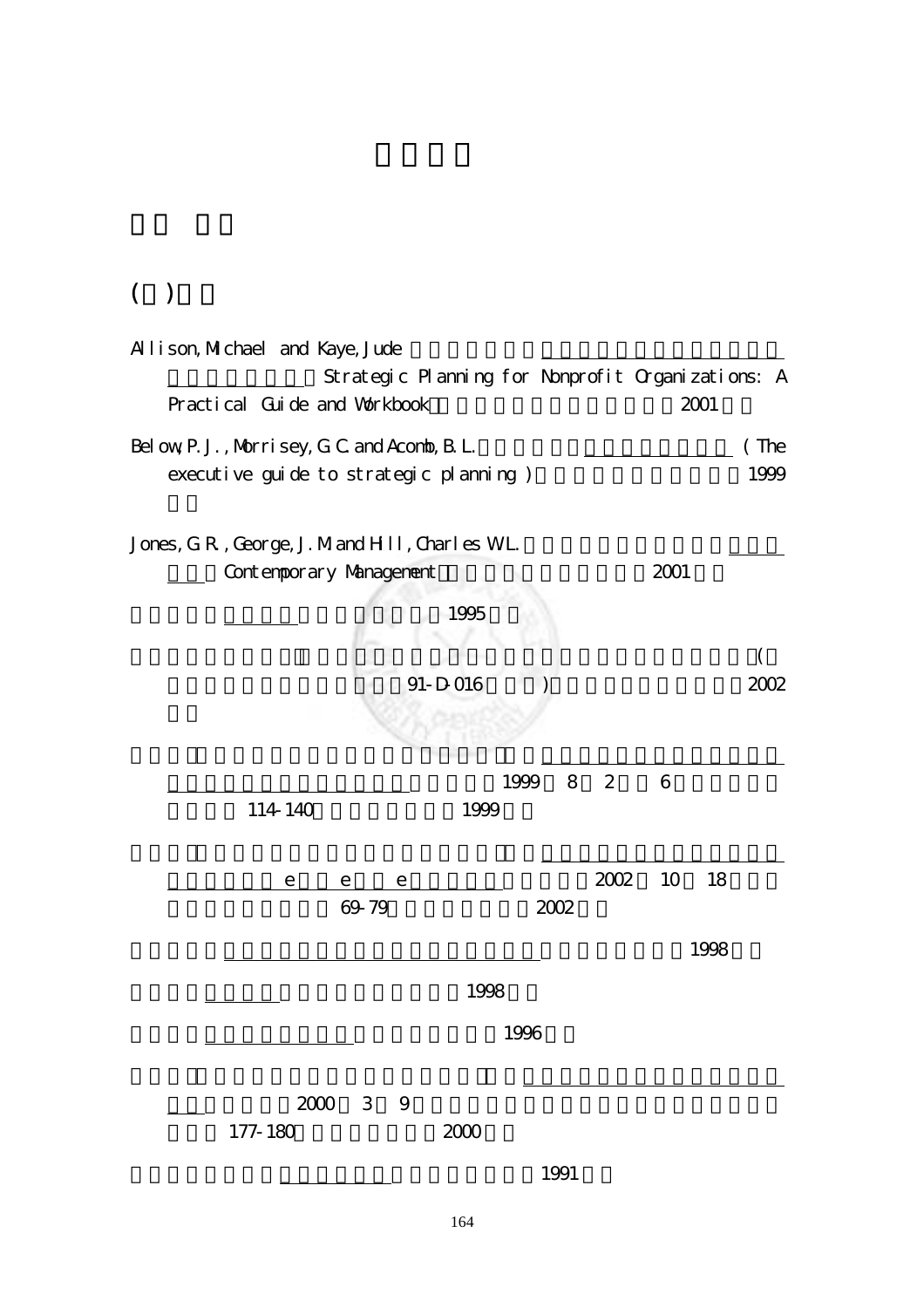|                   |            |                                         |                |      |                |                |      |                |      |        | 1999   |
|-------------------|------------|-----------------------------------------|----------------|------|----------------|----------------|------|----------------|------|--------|--------|
|                   |            |                                         |                |      |                |                | 1995 |                |      |        |        |
|                   |            |                                         | $91 - D - 020$ |      |                |                |      |                |      |        | 2002   |
| <b>TEBNET</b>     |            |                                         |                |      |                |                |      |                |      |        |        |
|                   |            | e e                                     |                | е    |                |                |      |                | 2002 | $10$   | 18     |
|                   |            | 47-68                                   |                | ÷.   |                | 2002           |      |                |      |        |        |
|                   |            | <b>TEBNET</b>                           |                |      |                |                |      |                |      |        |        |
|                   |            | 2002 5                                  |                | 31   |                | $6-1$          |      |                |      |        |        |
| 162-177           |            | $\mathbb{E}[\mathbf{r}^{\text{max}}]$ . | 2002           |      |                |                |      |                |      |        |        |
|                   |            |                                         |                |      |                | $\overline{e}$ |      |                |      |        |        |
|                   | 10<br>2001 | - 30                                    |                |      |                |                |      |                |      |        | 95-143 |
|                   | 2001       |                                         |                |      |                |                |      |                |      |        |        |
|                   |            |                                         |                |      |                |                |      |                |      |        |        |
|                   |            |                                         |                | 2002 | $\overline{7}$ | 8 <sup>8</sup> |      | 12             |      |        |        |
| $3-1$<br>$3 - 31$ |            |                                         | 2002           |      |                |                |      |                |      |        |        |
|                   |            |                                         |                |      |                |                |      |                |      |        |        |
|                   |            |                                         |                |      |                | 1999           | 8    | $\overline{2}$ | 6    |        |        |
|                   | 142-150    |                                         |                |      | 1999           |                |      |                |      |        |        |
|                   |            |                                         |                |      |                |                |      |                |      |        | 2002   |
|                   |            |                                         |                |      |                |                |      |                |      |        |        |
|                   |            |                                         |                |      |                |                |      |                |      |        | 1995   |
| 12<br>9           |            |                                         |                |      | $1 - 28$       |                |      |                | 1995 |        |        |
|                   |            |                                         |                |      |                |                |      |                |      |        |        |
|                   |            |                                         |                |      |                |                |      | CALI S         |      | 2000   | 3      |
|                   |            |                                         |                |      | 97-108         |                |      |                |      | $2000$ |        |
|                   |            |                                         |                |      |                |                |      |                |      |        |        |

## $($   $)$

Lee, Hwa-Wei, "The Success of ChioLINK for Information Access and Resources Sharing in a Networked Environment." 20 1999 年 8 月):5。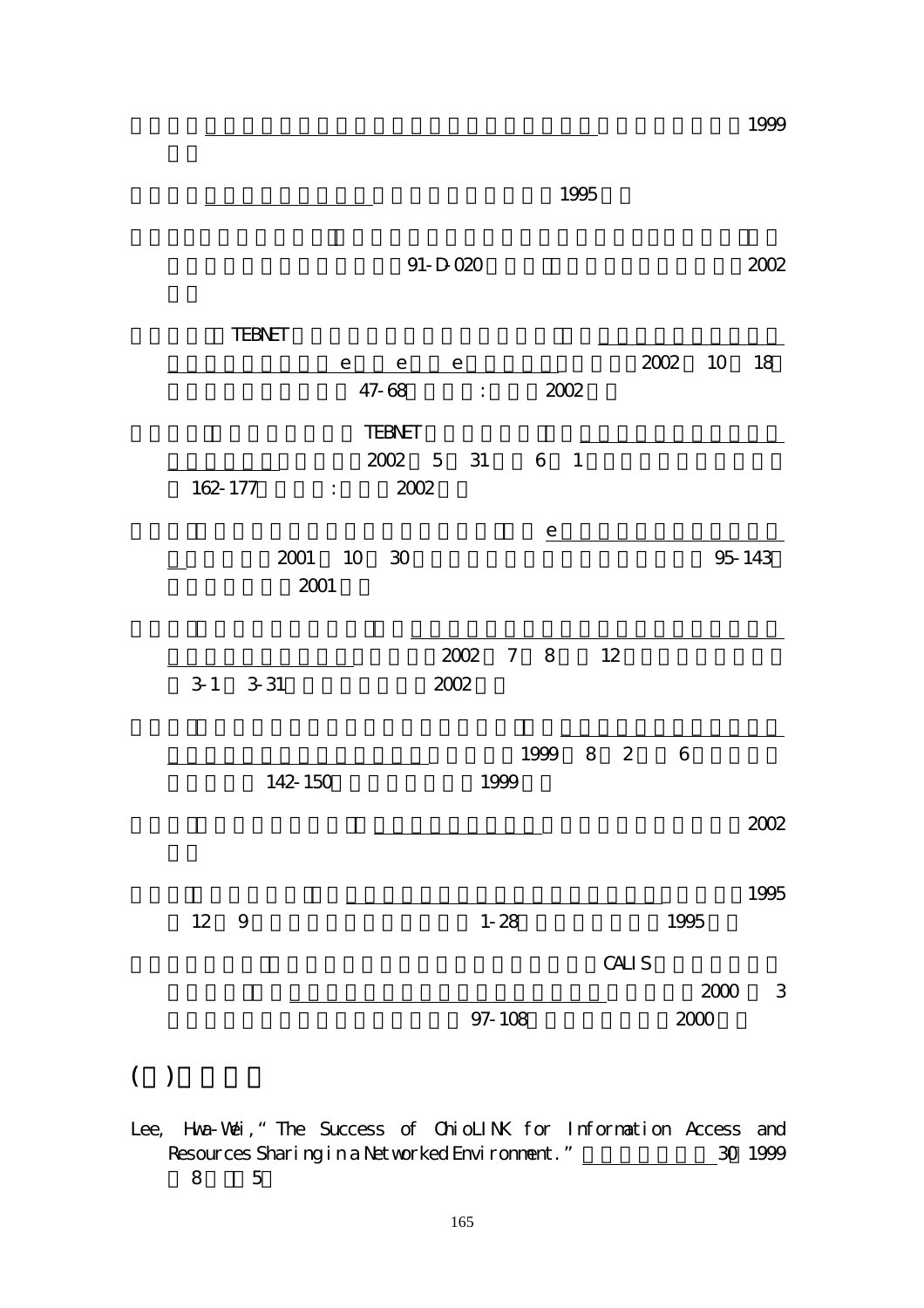| $1 1 (2001 1) 135-172$        |                      | $ AHP$                         |               |
|-------------------------------|----------------------|--------------------------------|---------------|
|                               | 53                   | 2002 7                         | $12 - 24$     |
| 13 (2000 12 ) 82-103          |                      |                                |               |
| 129-138                       |                      |                                | 1992 12<br>49 |
| 54-67                         |                      | 45                             | 2000 7        |
| CALI S<br>2001 2<br>42-43     |                      |                                |               |
| CALI S<br>42-43               |                      |                                | 2000 12<br>6  |
| CALI S<br>2001 5-29           | CALI S               |                                | 14 2          |
| Gorman, G. E.<br>$36-37$      |                      |                                | 5 (1996       |
| CALI S<br>(2002)<br>4 ) 23-26 |                      |                                | $17 \quad 2$  |
| $)$ 93-95                     |                      |                                | 11<br>(2001)  |
| $) 7-13$                      |                      |                                | 17 (1991      |
|                               |                      | 1999 113-127<br>$\overline{7}$ |               |
|                               | 6 3 (2000 03 ) 47-54 |                                |               |
| 10-16                         |                      |                                | 24<br>1999 2  |
|                               | 21                   | 1 (2002 ) 57-62                |               |
|                               |                      |                                | 851 (1999 )   |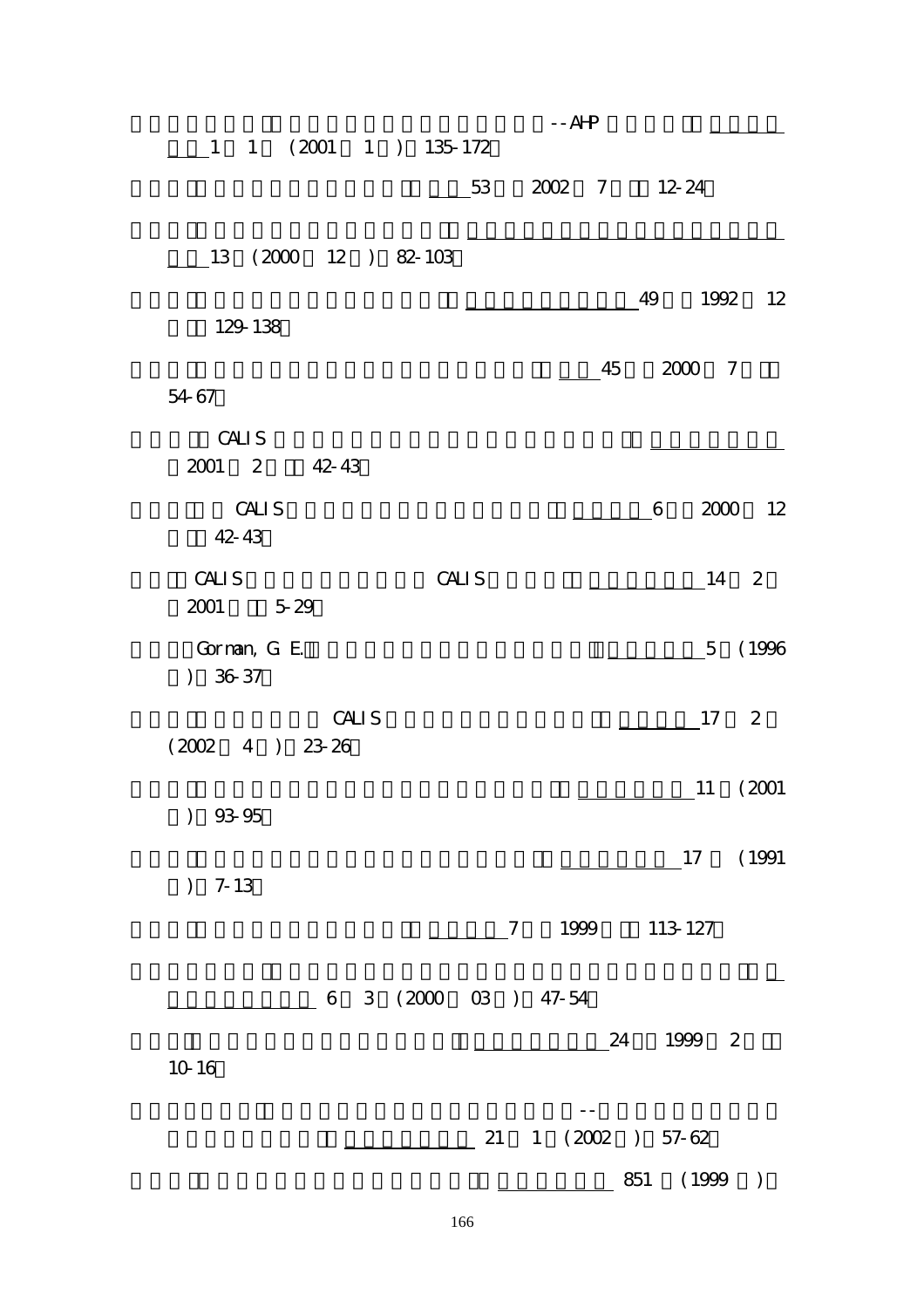62-70。

| 33<br>$(2000 \t 05)$ $26-37$     |
|----------------------------------|
| 7 1 (2000 9 ) 51-72              |
| 29 (1999 5) 79-90                |
| 36 3 (1999 ) 371-383             |
| 27<br>1999 11 72-79              |
| CALI S<br>19 5 (2001 5 ) 491-493 |
| 19<br>2 2001 2 150               |
| $10 \t 2001$<br>$40$             |
| 2 2 (1995 12 )<br>29-47          |
| 36 (2000 ) 36-39                 |
| ( )                              |
| 1999                             |
| 2001                             |
| 2000                             |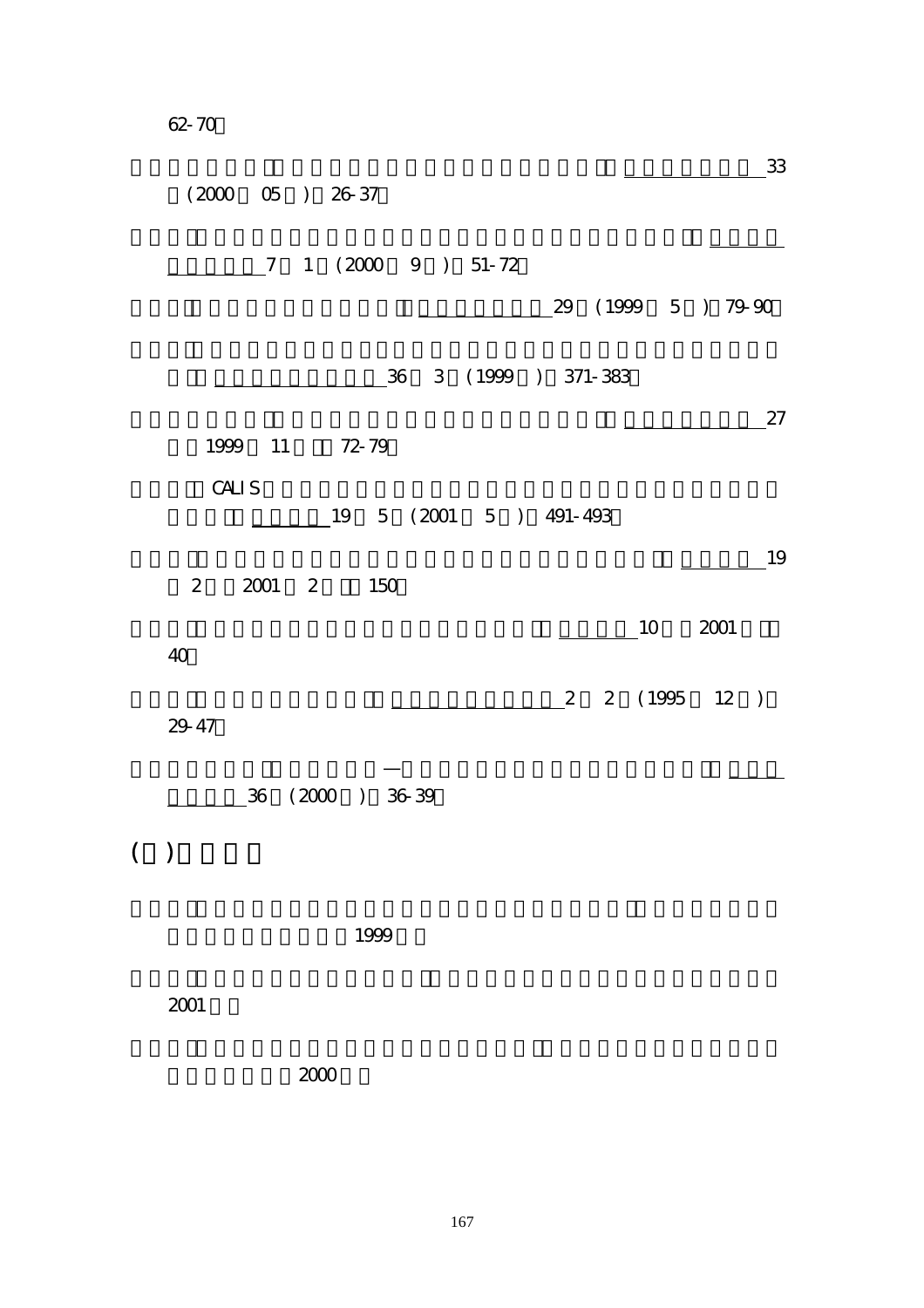$($ )

| (CALI S)                                                                                                        |                                                    |
|-----------------------------------------------------------------------------------------------------------------|----------------------------------------------------|
| http://www.calis.edu.cn $($                                                                                     | 2002/05/06)                                        |
| (CONCERT)                                                                                                       |                                                    |
| http://www.stic.gov.tw/fdb/index.html (                                                                         | 2002/05/10)                                        |
| CALI <sub>S</sub><br>http://www.calis.edu.cn/calis_index.asp?fid=7%20&class=1<br>2003/02/15                     | (2002/11/05)                                       |
| 2002/12/17)                                                                                                     | http://wwwlib.ntnu.edu.tw/jory/j48/48context.htm ( |
| CAI S''<br>$\boldsymbol{\mathit{II}}$<br>http://www.calis.edu.cn/calis_index.asp?fid=7%20&class=1<br>2003/04/13 |                                                    |
| CALI S<br>1999 11 4-5<br>http://wwwlib.cuhk.edu.hk/conference/program.htm<br>2003/04/20                         | 1999                                               |

#### $($   $)$

- Bolt, Nancy M and Stephan, Sandra S. Strategic Planning for Multitype Library Cooperatives: A Planning Process. Chicago: ALA., 1998.
- Bryson, John. Strategic Planning for Public and Nonprofit Organizations. (Rev. ed.). San Francisco, CA: Jossey-Bass, 1995.
- David, F. R. Concepts of Strategic Management, 6th ed. NJ: Prentice-Hall, 1997.
- Hill, C. W. L. and Jones, G. R. Strategic Management An Integrated Approach,4th ed. Boston: Houghton Mifflin, 1998.
- Hirshon, Arnold."International Library Consortia: Positive Starts, Promising Futures. " in Libraries and Electronic Resources: New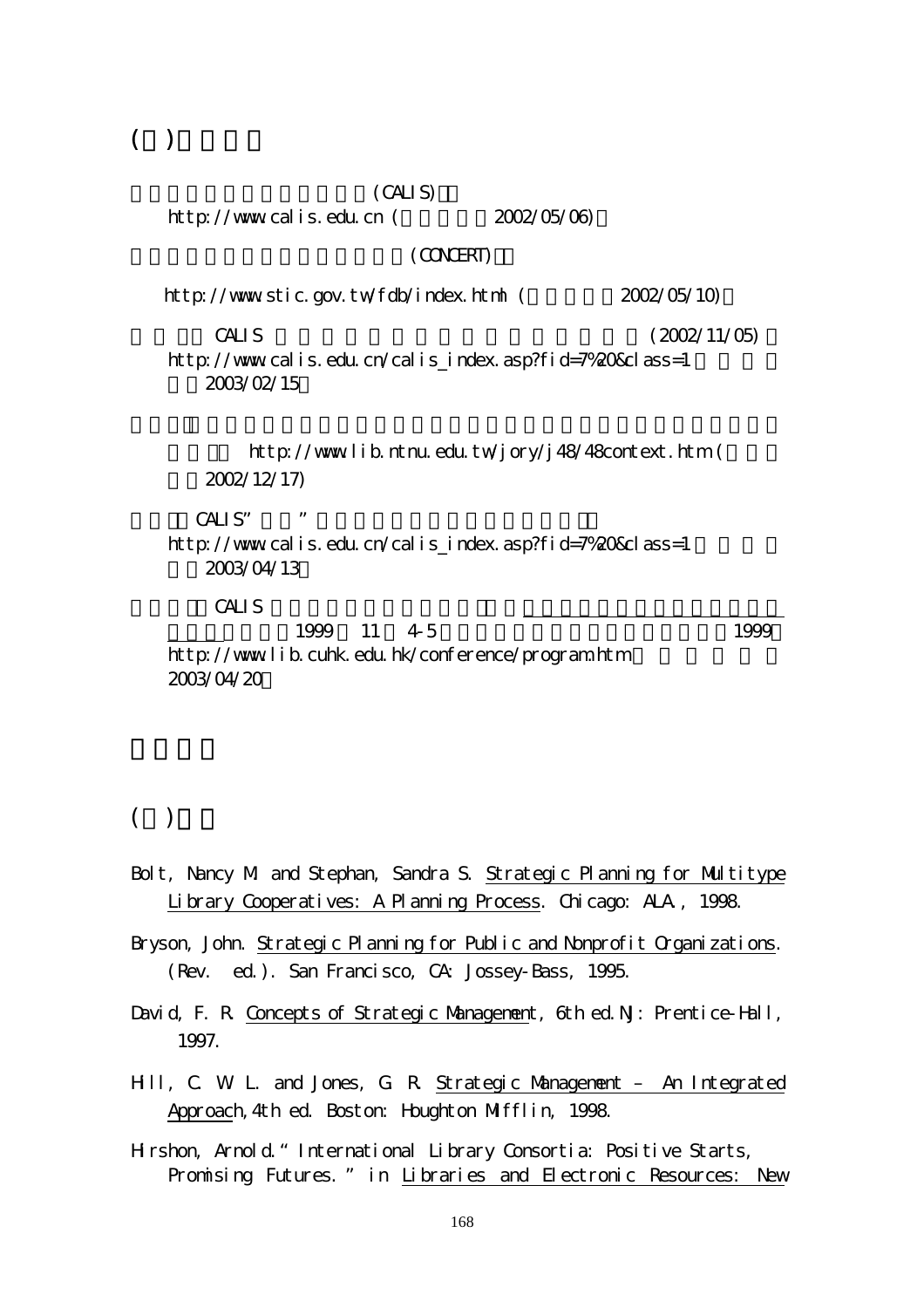Partnerships, New Practices, New Perspectives. The Haworth Press, Inc, 2001.

- J., Patrick R. Guidelines for Library Cooperation: Development of Academic Library Consortia. Santa Monica: System Development Corporation, 1972.
- Kuntz, Jerry. ed. Library Technology Consortia: Case Studies in Design and Cooperation. Westport, CT: MecklerMedia, 1994.
- Minzberg, HJ., Quinn, B. and Voyer, J. The Strategy Process. Prentice-Hall, 1995.
- Patrick, R. J. Guidelines for Library Cooperation: Development of Academic Library Consortia. Santa Monica, California, System Development Corporation, 1972.
- Riggs, Donald E. Strategic Planning for Library Managers. Phoenix, Arizona: Oryx Press, 1984.
- Scepanski, Jordan M<sup>"</sup> Collaborating on New Missions: Library Consortia and the Future of Academic Libraries." In Proceedings of the International Conference on New Missions of Academic Libraries in the 21st Century, 271-275. Peking: Peking Univ. Pr., 1998.
- Soete, George J. and Wittenborg, Karin . "Applying A Strategic Planning Process to Resource Sharing:the Changing Face of Collaborative Collection Development among the University of California Libraries. " In Advances in Library Resource Sharing II, Cargil, Jennifer and Graves, 51-59. Westport, CT: Meckler, 1991.
- Steiner, George. Top Management Planning . New York: Macmillan, 1969.
- Williams, Delmus E. "Living in A Cooperative World: Meeting Local Needs through OhioLINK."In Electronic Resources and Consortia,137-160. Taipei: STIC, 1998.
- Williams, James J. "Resource Sharing: Decision Making in Research Library Alliances, "In Conference on Electronic Resources Consortium, 4-5 May, 1999,3-1 ~ 3-22. Taiwan: STIC, 1999.
- Winter, Barbara A. " Access and Ownership in the 21st Century: Development of Virtual Collection in Consortia Settings."In Electronic Resources and Consortia, 163-180. Taipei: STIC, 1998.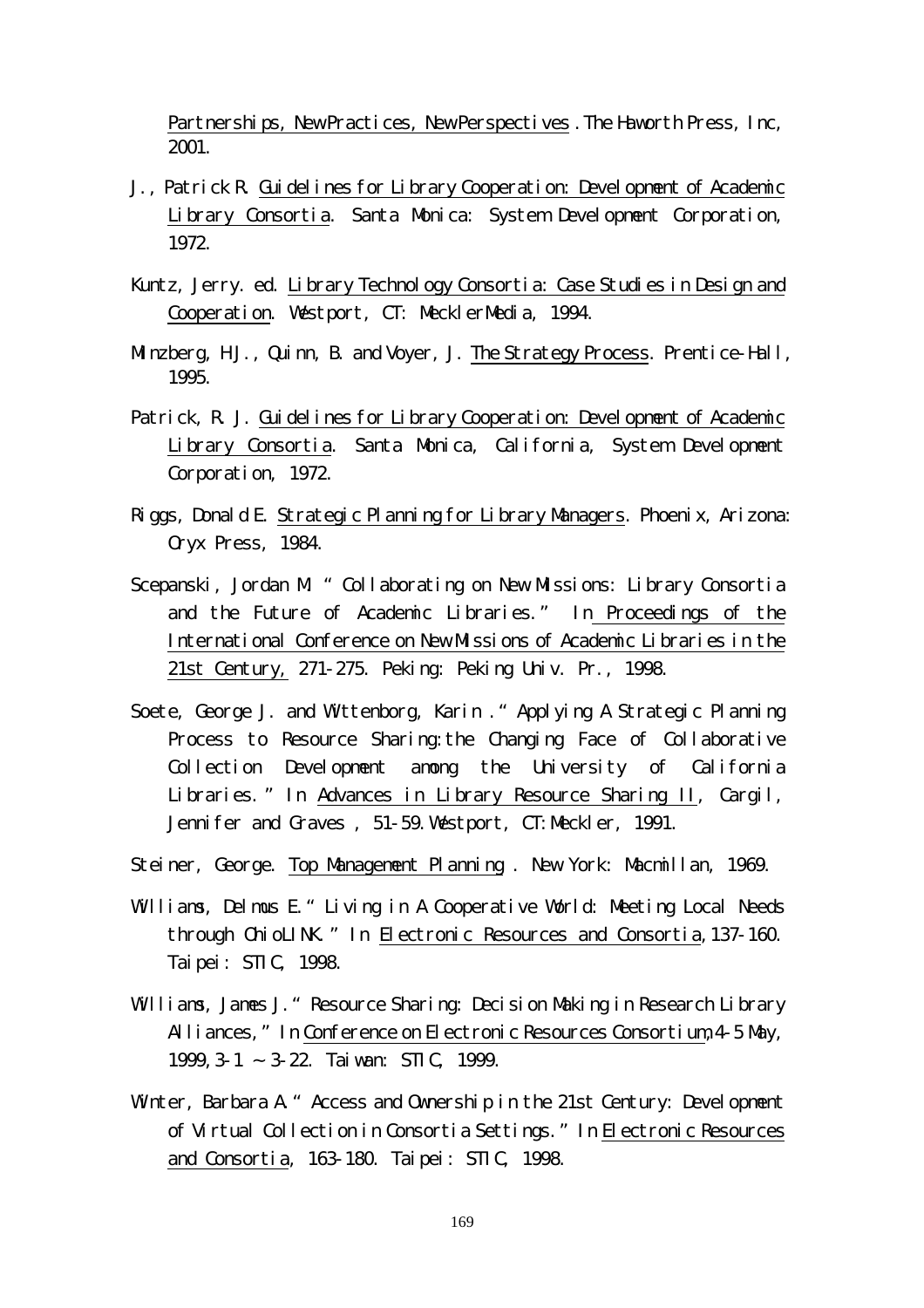### $($ )

- Alexander, A. W " Toward the Perfection of Work: Library Consortia in the Digital Age." Journal of Library Administration 28: 2(1999): 1-14.
- Alleny, B. C. and Hirshon, Arnold. "Hanging Together to Avoid Hanging Separately: Opportunities for Academic Library Consortia. " Information Technology & Libraries 17:1(1998):36-44.
- Anglada, Llu. " What's Fair? Pricing Models in the Electronic Era." Library Management 23:4 (April 2002):227-233.
- Baker, Angee. " The Impact of Consortia on Database Licensing." Computers in Libraries 20 (June 2000):46-50.
- Birdsall, Douglas G., Hensley and D., Oliver. " A New Strategic Planning Model for Academic Libraries." College & Research Libraries 55 (March 1994): 149-159.
- Bostick, S. L. " The History and Development of Academic Library Consortia in the United States: an Overview" The Journal of Academic Librarianship 27:1 (March 2001):128-130.
- Butler, M and H, Davis "Strategic Planning as A Catelyst for Change in the 1990's." College & Research Libraries 53(March 1999):18-21.
- Butler, Maredith A. " The Economics of Resource Sharing, Consortia, and Document Delivery." Journal of Library Administration 26:1/2 (1998):137-143.
- Chapman, E. " Buying Shares in Libraries: the Economics of Cooperative Collection Development. "IFLA Journal 24:2 (1998):102-106.
- Dai, Longji., Chen, Ling. and Zhang, Hongyang. "China Academic Library and Information System: An Academic Library Consortium in China." Information Technology and Libraries 19:2 (Jun. 2000):66-70.
- Davis, T. L. " The Evolution of Selection Activities for Electronic Resources." Library Trends 45:3 (1997):391-403.
- Delmus E. Williams, "Living in a Cooperative World: Meeting Local Expectations through ChioLINK." Technical Services Quarterly 17:4(2000):13-32.
- Dowd, S.T. " Library Cooperation: Methods, Models to Aid Information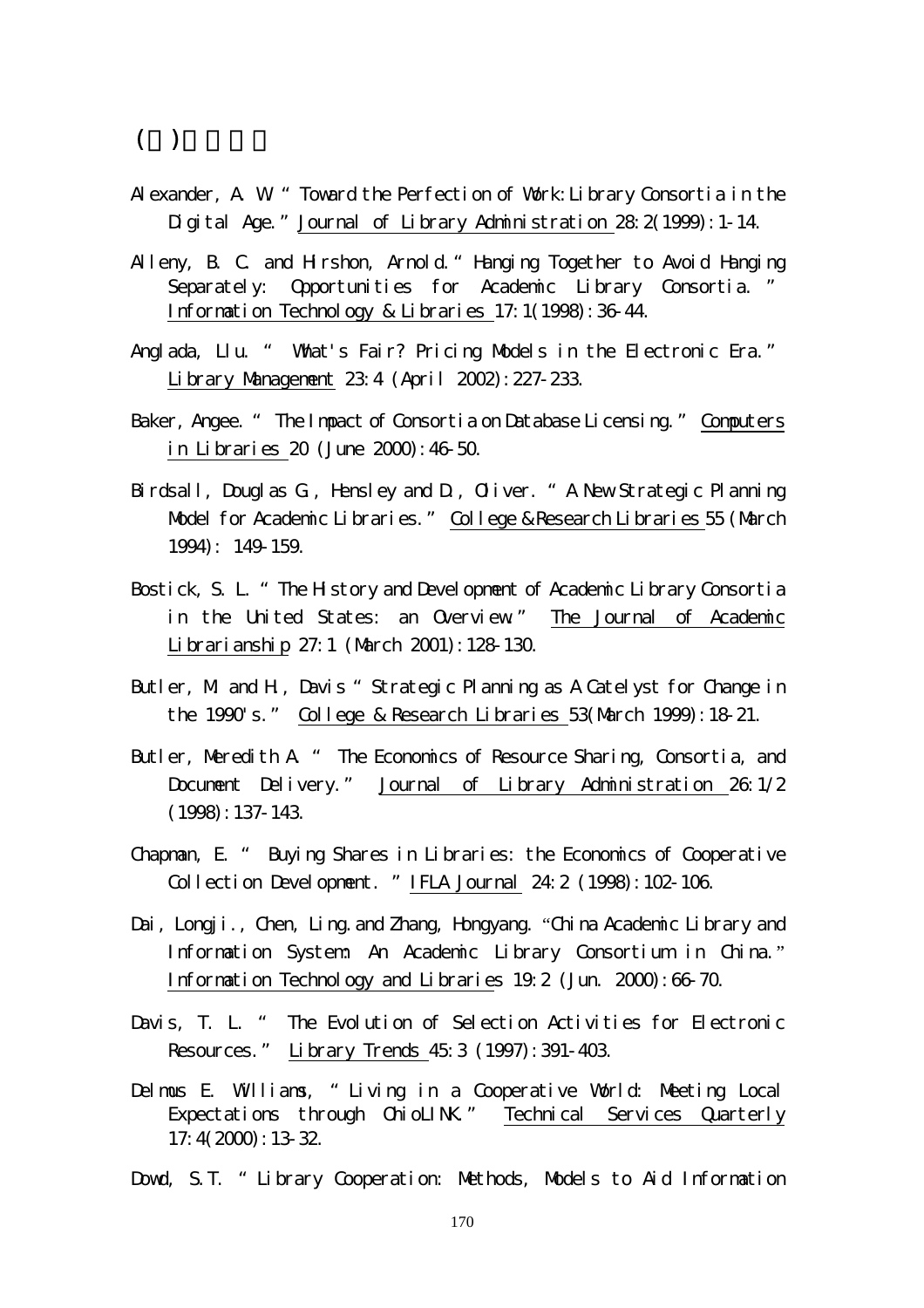Access." Journal of Library Administration 12:3 (1990): 63-81.

- Dykhuis, R. W. " ChioLINK: Vision, Money, and Technology. " Computers in Libraries 15:2 ( Feb. 1995):16-21.
- Edward Evans, G. " Management Issues of Co-Operative Ventures and Consortia in the Eusa. Part one." Library Management 23:4/5 (April 2002):213-226.
- Edward Evans, G. "Management Issues of Consortia. Part Two." Library Management 23:6/7 (2002): 275-286.
- English, Ray.and Hardesty, Larry. "Create Change: Shaping the Future of Scholarly Journal Publishing." College & Research Libraries News 61  $($  June 2000): 515-518.
- Evans, Anaclare F. "Library Technology Consortia: Case Studies in Design and Cooperation (Book Review)." Resource Sharing & Information Networks 12:1 (1996): 88-84.
- F., Ilene Ricjnab. "Establishing Successful Partnerships with University Support Units."Library Management 23:4 (Apr. 2002):192-198.
- F., Rockman Ilene. " Strategic Alliances: The Power of Collaborative Partnerships." College & Research Libraries News 62:2 (June 2001): 616-618, 621.
- Fuchs, P. H., Mifflin, K. E., Miller, D.and Whitney, J. O. "Strategic Integration: Competing in the Age of Capabilities." California Management Review 42:3 (Spring 2000): 118-147.
- Gilbert, G. R. "Courting Athletics, Creating Partnerships." Library Administration & Management 14:1 (Winter 2000):35-38.
- Goodman, Naomi J.and Hinchcliff, Carole L. " From Crisis to Cooperation and Beyond: OhioLINK's First Ten Years." Resource Sharing & Information Networks 13:1 (1997):21-35.
- Hightower, C.and Soete, G. "The Consortium as Learning Organization: Twelve Steps to Success in Collaborative Collections Projects." The Journal of Academic Librarianship (March 1995):87-91.
- Hirshon, Arnold. " Jam Tomorrow, Jam Yesterday, but Never Jam Today: Some Modest Proposals for Venturing through the Looking-Glass of Scholarly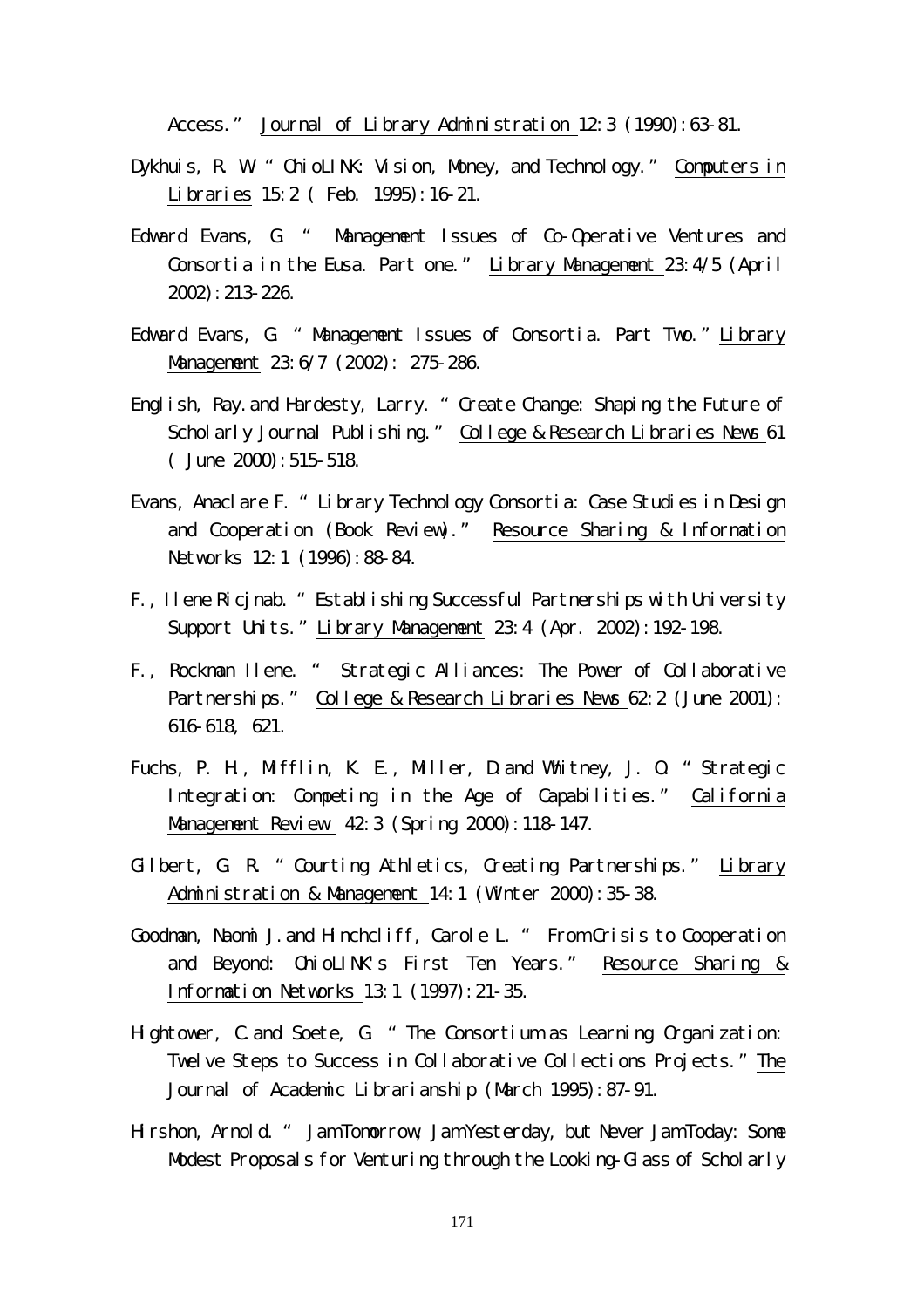Communication." The Serials Librarian 34:1/2 (1998):65-87.

- Hirshon, Arnold."Interational Library Consortia: Positive Starts, Promising Futures."Journal of Library Administration 35:1/2(2001):147-166
- Hirshon, Arnold. " Libraries, Consortia, and Change Management. " The Journal of Academic Librarianship 25:2 (March 1999):124-126.
- Hirshon, Arnold."The Development of Library Client Service Programs and the Role of Library Consortia."Library Consortium Management: An International Journal 1:3/4(1999):59-75.
- Hobrock, B. G. " Creating your Library's Future through Effective Strategic Planning." Journal of Library Administration 14 (1991):37-57.
- Lee, Hwa-Wei, "Networked, Electronic and Virtual Library Libraries of the 1990s." Journal of Educational Media & Library Sciences 32:2(1995):119-129.
- Kennedy, K. " Emerging Patterns of Partnership in Collection Development: A Subscription Vendor's Perspective."Journal of Administration 24:1/2 (1996):103-111.
- kohl, David F. " How the Virtual Library Transforms Interlibrary Loans: The ChioLINK Experience." Interlending & Document Supply 26: 2 (1998): 66-67.
- Kohl, David F. " OhioLINK: a Vision for the 21st Century." Library Hi Tech 12:3 (1994):29-34.
- Kohl, Davod F. " Resource Sharing in a Changing Ohio Environment." Library Trends 45:3 (1997):435-447.
- Kopp, James J."Library Consortia and Information Technology: the Past, the Present, the Promise. " Library Consortia and Technology 17:1(March 1998):7-12.
- Lynch, Clifford A. "Building the Infrastructure of Resource Sharing: Union Catalogs, Distributed Search, and Cross-Database Linkage." Library Trends 45 (Winter 1997):448-462.

Lynden, P. " Will Electronic Information Finally Result in Real Resource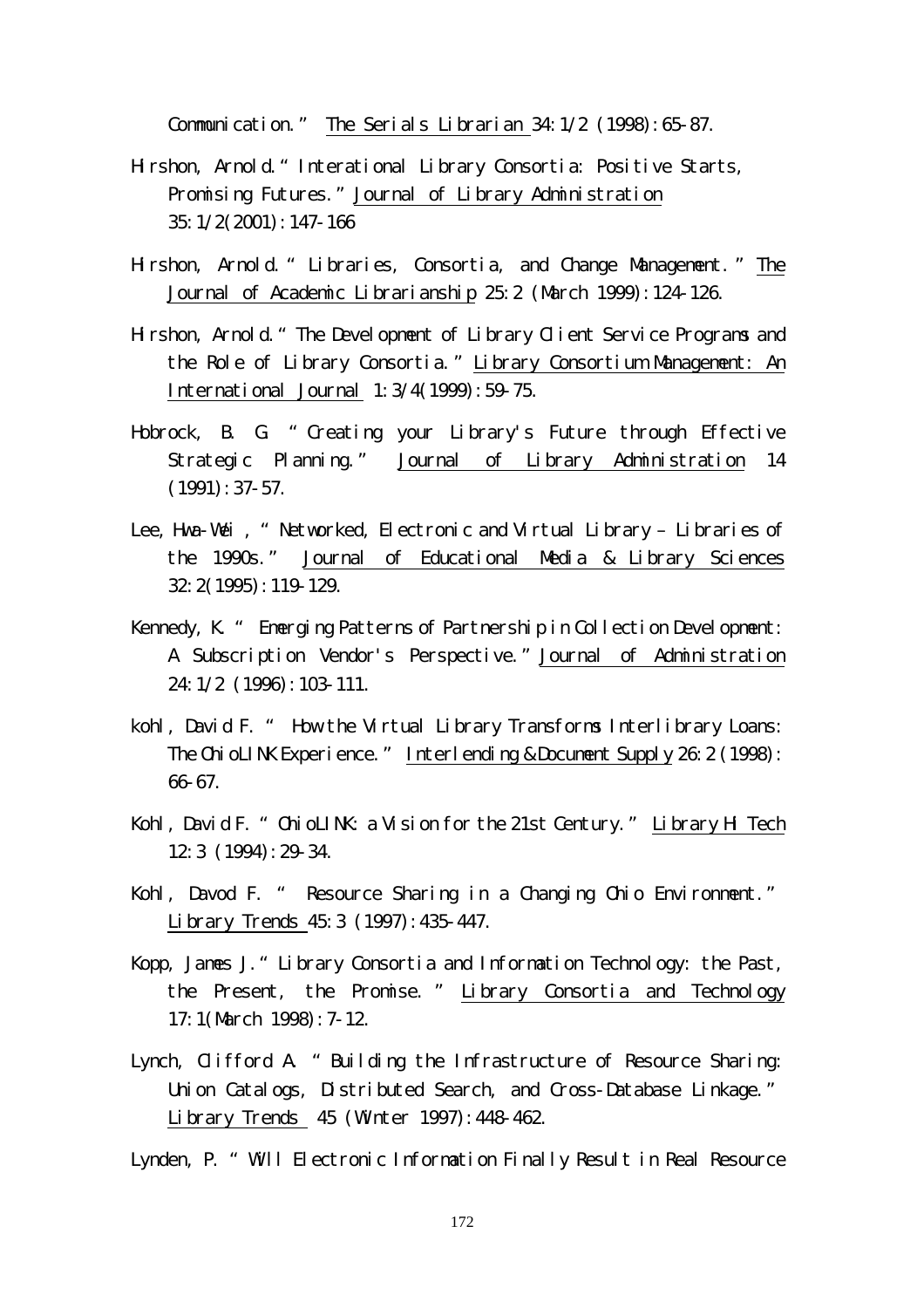Sharing?." Journal of Library Administration 24:1/2 (1996): 47-72.

- McClamroch, J., Byrd, J. J. and Sovell, S. L. "Strategic Planning: Politics, Leadership, and Learning." The Journal of Academic Librarianship 27:5 (September 2001):372-378.
- McClure, Charles R " Planning for Library Services: Lessons and Opportunities." Journal of Library of Administration 2:2/3/4 (Summer/Fall/Winter 1981):7-28.
- Miller, Rush G and Zhou, Peter X. " Global Resource Sharing: A Gateway Model." Journal of Academic Librarianship 25: 4 (Jul. 1999): 281-286.
- Naomi J. Goodman and Carole L. Hinchcliff, "From Crisis to Cooperation and Beyond: OhioLINK's First Ten Years." Resource Sharing & Information Networks 13:1(1997):21-37.
- Nfila, Reason Baathuli and Darko-Ampem, Kwasi."Developments in Academic Library Consortia from the 1960s through to 2000: A Review of the Literature."Library Management 23:4/5(2002):203-212.
- Oder, Norman. "Consortia Hit Critical Mass." Library Journal 125:2 (Feb. 2000):48-51.
- Porter, W. G. " Recent Trends in Statewide Academic Library Consortia." Library trends 45:3 (Winter 1997):416-434.
- Preece, Barbara. " Consortial Thinking: Union and Virtual Catalogs in a Consortial Environment." The Journal of Academic Librarianship 27:6 (Nov. 2001):470-472.
- Rader, Gabbekire. " Managing Academic and Research Libraries Partnerships." Library Management 23:4 (Apr. 2002): 187-192.
- Rader, H. B. " A New Academic Library Model: Partnerships for Learning and Teaching." Colledge & Research Library News (April. 2001): 393-396.
- Randolph, Susan E. " The Search Conference: A Strategic Planning Tool for a Turbulent World." Library Administration & Management 15:4 (Fall 2001): 230-239.
- Shoaf, Eric C. " Fifteen Months in the Planning Trenches: Strategically Positioning the Research Library for a New Century." Library Administration & Management 15:1 (Winter 2001): 4-13.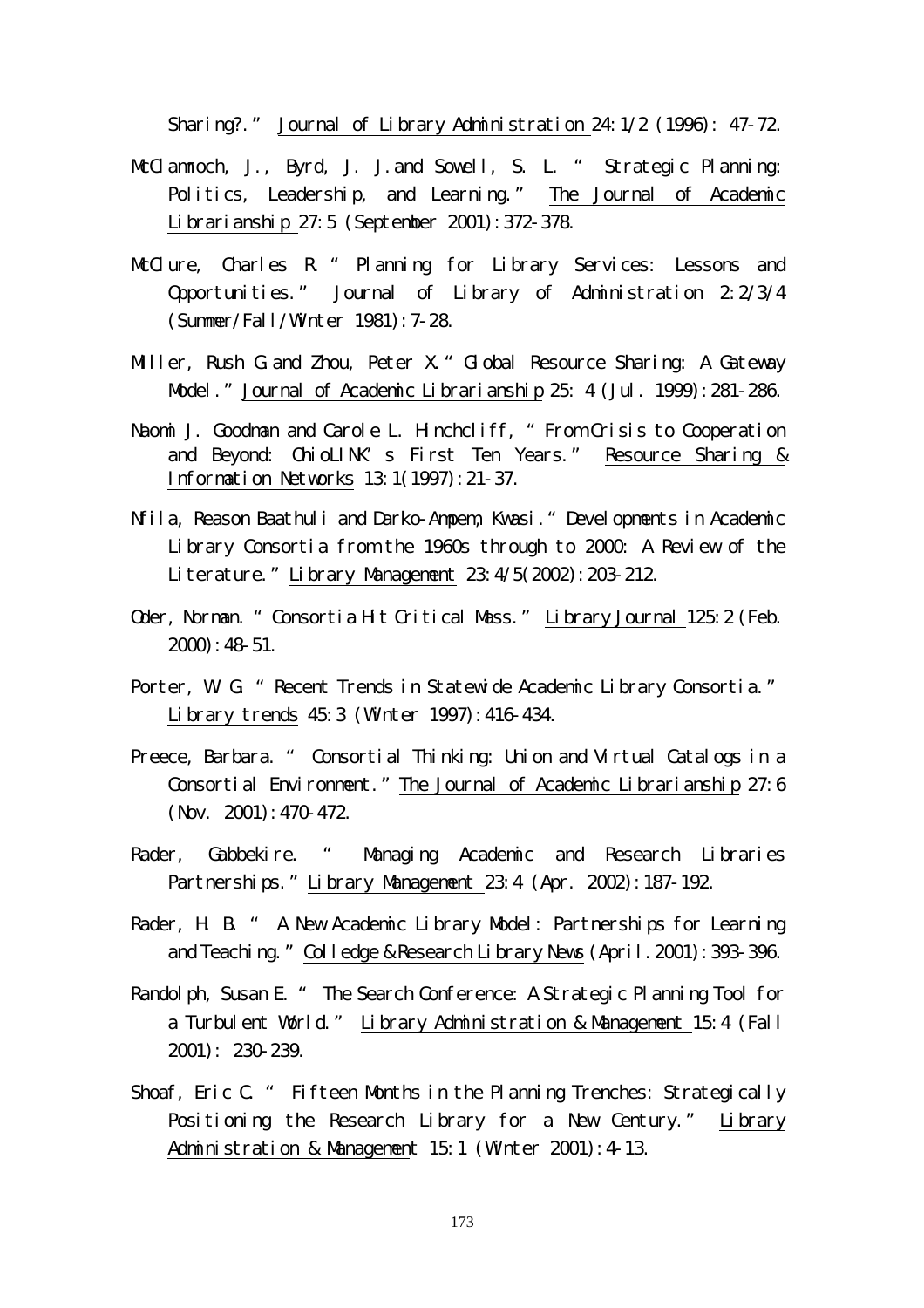- Stoffle, C., Allen, B., Fore, J., and Mobley, E. R. "Predicting the Future—What does Academic Librarianship Hold in Store "C & RL News 61:10(Nov.2000):894-897.
- Tabb, Winston. " The Program for Cooperative Cataloging: Mission, Goals and Potential for International Cooperation." International Cataloging and Bibliographic Control 26: 4 (Oct.-Dec. 1997).
- Sanville, Thomas J. " How a Library Network Operates: the Ohio Model." LOGOS 6: 2(1995): 79.
- Turner, R. " National Site Licensing and Consortia Purchasing." Library Consortium Management: An International Journal 1:1/2 (1999):33-40.
- Wade, Rona. " The Very Model of a Modern Library Consortium." Library Consortium Management: An International Journal 1:1/2(1999):5-18.
- Weber, D. C. " A Century of Cooperative Programs among Academic Libraries. "College & Academic Libraries 37:3 (1976):205-211.
- Wylie, Neil R. and Yeager, Tamara L. " Library Cooperation." New Directions for Higher Education 106 (1999): 27-35.

# $($

- "Connecting People, Libraries & Information for Ohio's Future-2000 and Beyond: Continuing the Task."2000/07/06. http://www.ohiolink.edu/ostaff/newvision2000\_7.pdf (retrieved:2003/02/20).
- "Spring 2001 Regional Briefing Presentation—The OhioLINK Program: Transforming Information Access in Ohio Academic Libraries." http://www.ohiolink.edu/ostaff (retrieved: 2002/11/30).
	- Allen, B. M. " Consortial Leadership: Essential Elements for Success." In Association of Research Libraries Proceedings of the 132nd Annual Meeting. Eugene, Oregon, 1998/05/13-15. http://www.arl.org/proceedings/130/allen.html(retrieved: 2002/09/15 ).
- Allen, B. M., Stevens, H., & Helmer, J. " Vision Survey Summary. "In the ICOLC3 Meeting. 1998/02/22-24. http://wwwlibrary.yal.edu/consortia/coc3vision.html (retrieved:2002/05/30).